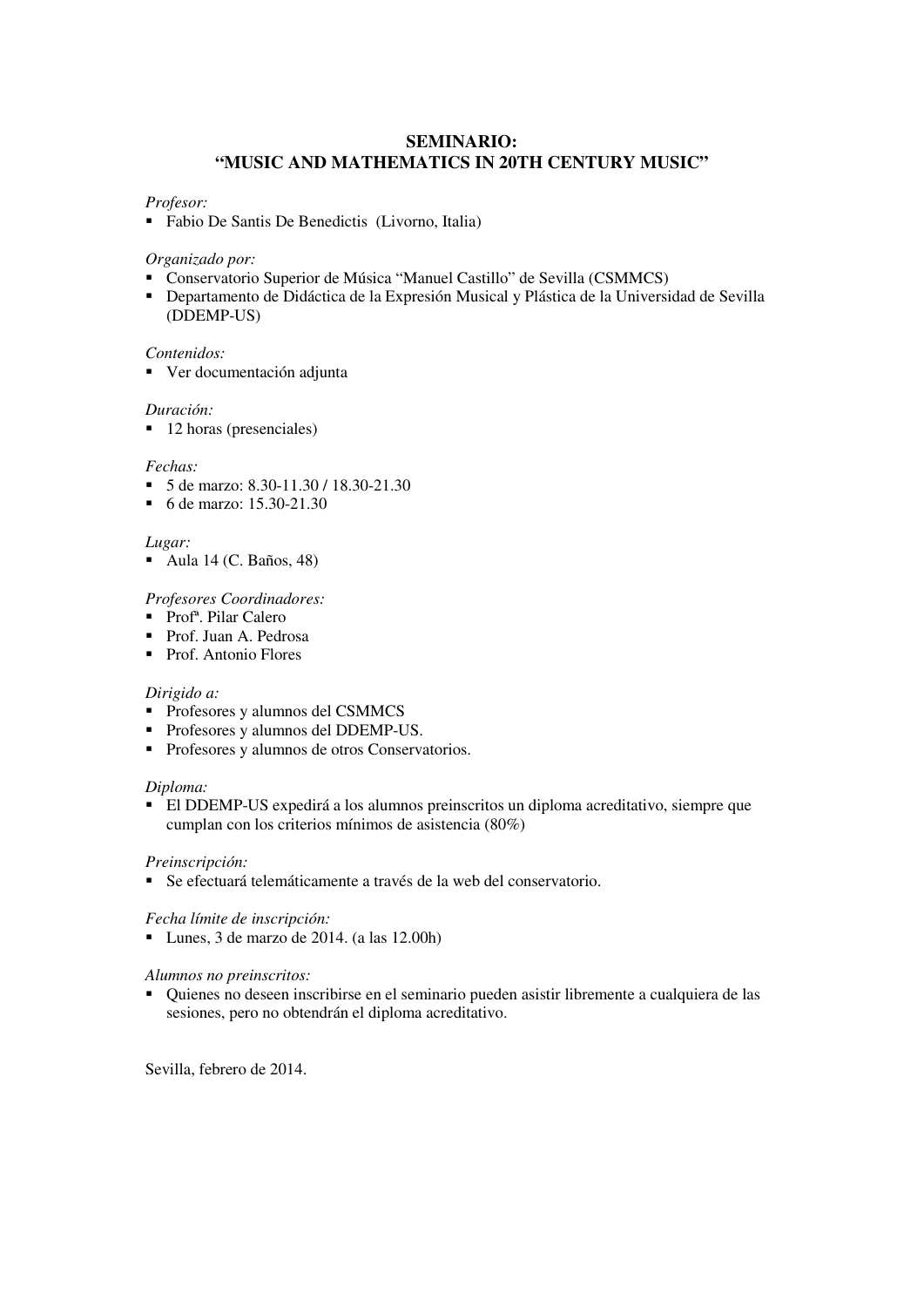Prof. Fabio De Sanctis De Benedictis Professor of General Musical Culture (Complementary Harmony, ordinary courses) and of Musical Analysis (Bachelor and Master courses)

ISSM "P. Mascagni", Leghorn – Italy

# **Music and Mathematics in 20th Century music: analysis, composition technique and algorithmic formalization**

# *Program of the seminar*

This seminar is devoted to the music of 20th Century, particularly characterized by mathematics processes in composition techniques.

List of works (provisional – work in progress) analyzed in more or less detailed manner:

- Milton Babbitt: *Post Partition*
- Luciano Berio:
	- *Sequenza* for Piano
	- *lied*, for solo Bb Clarinet
- Pierre Boulez:
	- *Structures Ia*
	- *Le Marteau sans Maître (Bourreaux de Solitude)*
- Elliott Carter:
	- *90+*
	- *Night Fantasies*
- Chick Corea: *Steps*
- Luigi Dallapiccola: *Quaderno musicale di Annalibera n. 1*
- Franco Donatoni: *Lumen*
- György Ligeti:
	- *Continuum*
	- *Vertige*
- Bruno Maderna: *Serenata n. 2*
- Olivier Messiaen: *Mode de Valeurs*
- Luigi Nono: *Il Canto Sospeso*
- Arnold Schoenberg: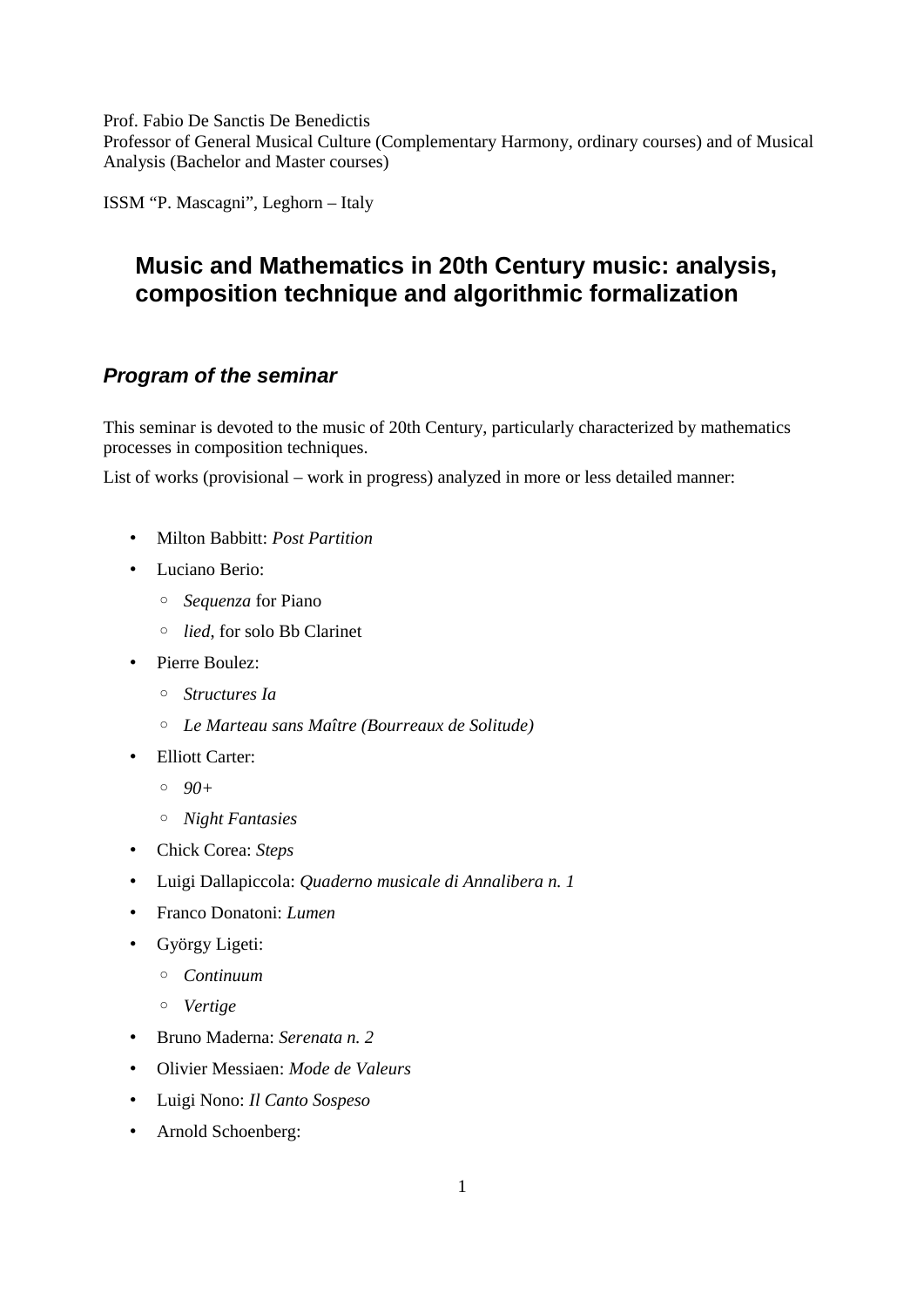- op. 19/6
- op. 33b
- op. 25
- $\circ$  op. 11/1
- Alexander Scriabin: *Prelude* op. 74/1
- Karlheinz Stockhausen: *Klavierstucke IX*
- Anton Webern: op. 27/2
- Iannis Xenakis:
	- *Herma*
	- *Metastaseis*
	- *Achorripsis*
	- *Analogique A-B*

Main Composition techniques considered:

- Dodecaphony
- Serialism
- Pitch-class Set Theory
- Spectral composition

The analysis method used will be related to Dodecaphony according to Babbitt concepts, Pitch-class Set Theory, Serial composition techniques desumed from Analytical Literature and own analysis. From some of these musical analysis will be possible to drawn off composition rules for algorithmic rebuilding by PWGL, a Computer Aided Composition software.

This seminar is mainly directed to Composition students, but it can be successfully attended by all students interested to the matter, because it does not require any specific prerequisite. The lesson unities are composed by a theoretical part and a consequent analytic one, the former to outline method, the latter to show a possible application of the method.

Aim of this activity is to achieve specific composition techniques and analytic methods, to increase knowledge about the form of the works taken in account. The seminar can be developed in Italian or English.

# *Time-table and requested equipment*

The seminar can be developed in six-twelve hours, according to the number of student involved, number of works examined, number of theoretical topics to afford. It is necessary to have the possibility to connect my laptop to an audio stereo hi-fi (mini-jack input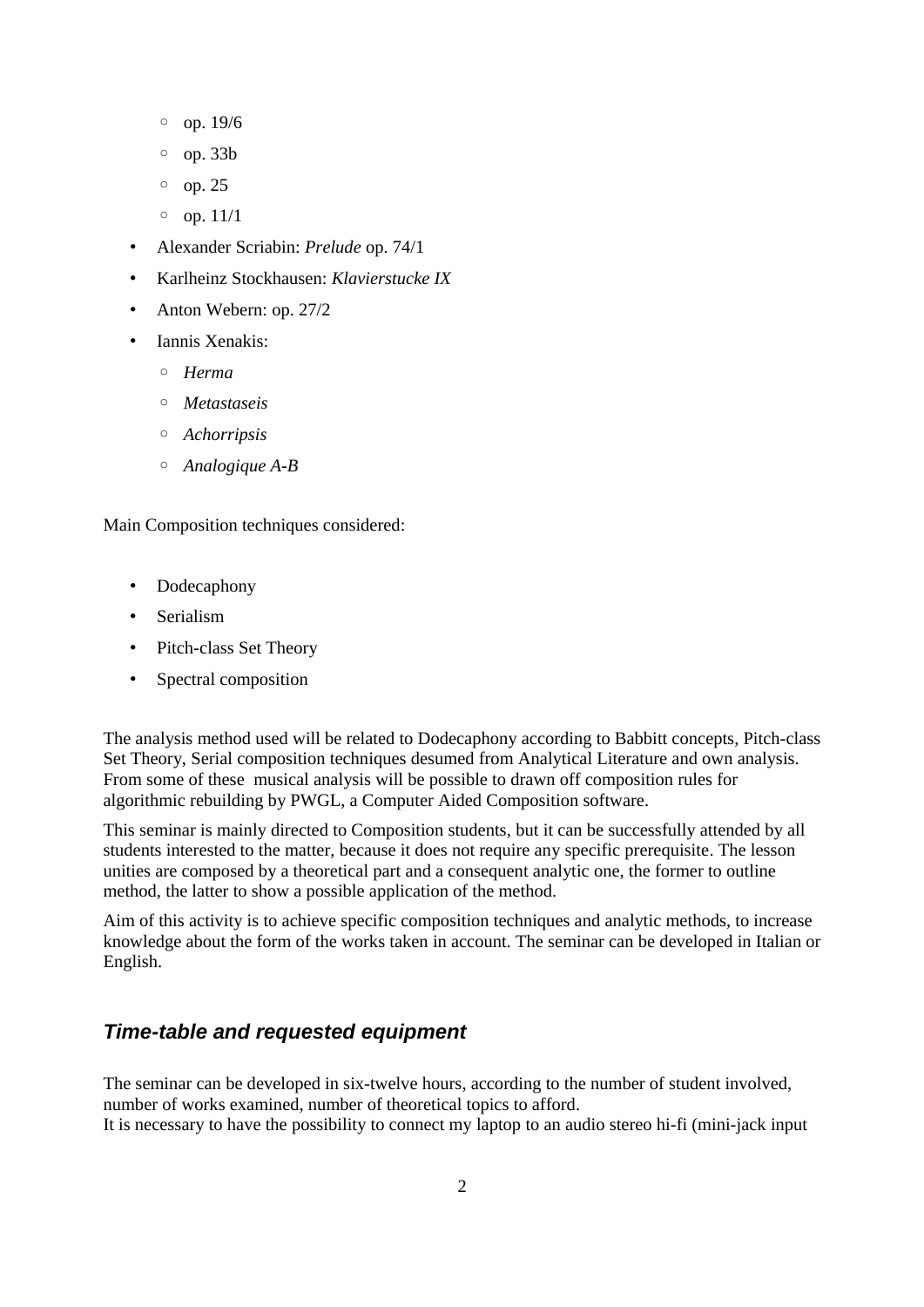to laptop) and to a beamer (VGA input to laptop).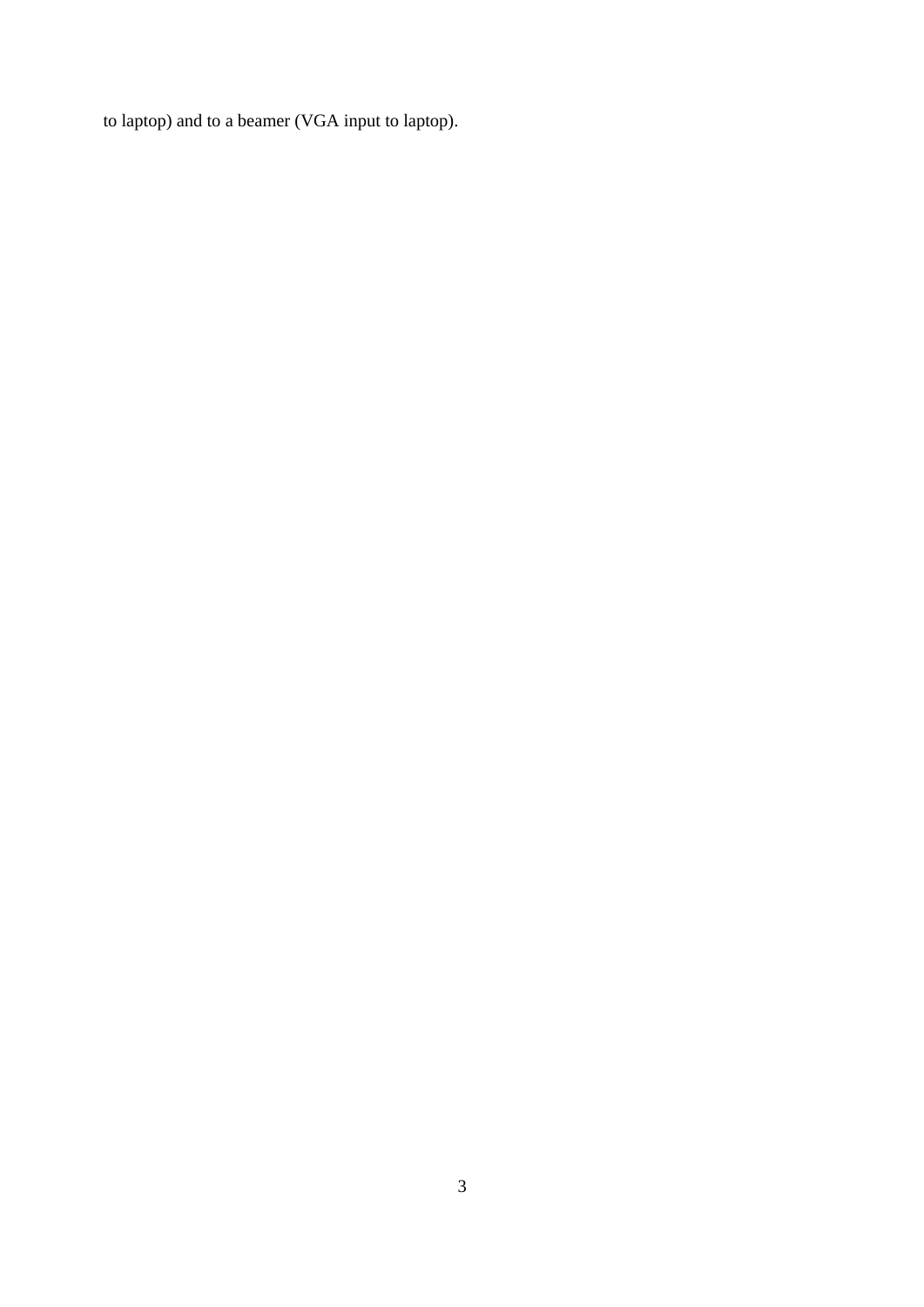## **References (in progress)**

- Attas, Robin (2009), *Metaphors in Motion: Agents and Representation in Transformational Analysis*, «Music Theory Online», Volume 15, Number 1, March 2009, http://www.mtosmt.org/issues/mto.09.15.1/mto.09.15.1.attas.html
- Babbitt, Milton (1955), *Twelve-Tone Invariants as Compositional Determinants*, «Musical Quaterly» 46
- Bailey , Kathrin (1992), *'Work in Progress': Analysing Nono's 'Il Canto Sospeso'* , «Music Analysis», Vol. 11, No. 2/3, Alexander Goehr 60th-Birthday Issue. (Jul. - Oct., 1992), pp. 279-334
- Balázs, István (1987), *"Il giovane Prometeo". I "peccati" di Nono contro il serialismo ortodosso nel periodo darmstadtiano*, in Restagno, Enzo (a cura di), *Nono*, EDT, Torino
- Baroni, Mario (2010), *Le funzioni dell'ascolto nell'analisi musicale. Un caso significativo:* L'Hommage à R.Sch. *di György Kurtág*, «Rivista di Analisi e Teoria Musicale», Anno 2010/1
- Beranger, Sébastien (2004), Spiri *de Franco Donatoni ou le développement organique d'un matériau historique*, «DEMtér», Université de Lille-3, http://www.univ-lille3.fr/revues/demeter/doc/beranger.pdf
- Berio, Luciano (1981), *Intervista sulla musica*, a cura di Rossana Dalmonte, Laterza, Bari
- Bernard, Jonathan W. (1994), *Voice Leading as a Spatial Function in the Music of Ligeti*, «Music Analysis», Vol. 13, No. 2/3
- Böhlen, Manfred Johann (1989), *Nell'incantesimo del numero il Flötenkonzert di Maderna*, in Baroni, Mario Dalmonte, Rossana (a cura di), *Studi su Bruno Maderna*, Edizioni Suvini Zerboni, Milano
- Borio, Gianmario (1987), *Nono a Darmstadt. Le opere strumentali degli anni Cinquanta*, in Restagno, Enzo (a cura di), *Nono*, EDT, Torino
- Bortolotto, Mario (1965), *The New Music in Italy*, «The Musical Quaterly», Vol. 51, No. 1, pp. 61-77
- Bortolotto, Mario (1969), *Le idee di Franco Donatoni*, in *Fase seconda. Studi sulla Nuova Musica*, Milano, Einaudi
- Boulez, Pierre (1968), *Note di apprendistato*, Einaudi, Torino
- Boulez, Pierre (1979), *Pensare la musica oggi*, Einaudi, Torino
- Boulez, Pierre (1984), *Punti di riferimento*, Einaudi, Torino
- Castagnoli, Giulio (1988), *Portrait, note su Franco Donatoni*, «Quaderni di Musica Nuova», Torino, Compositori Associati, pp. 39-42
- Cremaschi, Andrea (2005), *Parola-suono-silenzio:* Guai ai gelidi mostri *di Luigi Nono*, «Rivista di Analisi e Teoria Musicale», Anno XI, N. 2
- Dalmonte, Rossana (1988), *Colloquio con Franco Donatoni*, «Musica/Realtà», IX, 25, pp. 65-78
- De Nobili, Lorenzo (1999), *L'estetica di Franco Donatoni e il nichilismo di Emanuele Severino*, «Diastema», Anno I (IX), n. 13, pp. 71-95
- De Sanctis De Benedictis, Fabio (1999-2000), *La strutturazione delle altezze in Varèse: simmetria e concezione spaziale*, «Tetraktys», Anno III, n. 4 (prima parte) e Anno IV, n. 5 (seconda parte)
- Decker, Bradley David (2008), *Preserving the Fragment: Franco Donatoni's Late Chamber Music*, «Perspectives of New Music», Vol. 46 No. 2, pp. 159-189
- Deyoung, Lynden (1978), *Pitch Order and Duration Order in Boulez' Structure Ia*, «Perspectives of New Music», Vol. 16, No. 2
- Donatoni, Franco (1980), *Antecedente X*, Milano, Adelphi
- Donatoni, Franco (1982), *Il sigaro di Armando*, Milano, Spirali
- Donatoni, Franco (1988a), *Franco Donatoni su* Cadeau*,* Refrain *e su* Arpège, «Quaderni di Musica Nuova», Torino, Compositori Associati, pp. 56-60
- Donatoni, Franco (1988b), *In-Oltre*, Brescia, L'Obliquo 1988
- Döpke, Doris (1987), *"Fragmente-Stille, an Diotima"*, in Restagno, Enzo (a cura di), *Nono*, EDT, Torino
- Edwards, Allen (1993), *Boulez's 'Doubles' and 'Figures Doubles Prismes': A Preliminary Study*, «Tempo», New Ser., No. 185
- Fineberg, Joshua (2000), *Guide to Basic Concepts and Techniques of Spectral Music*, «Contemporary Music Review», 2000, Vol. 19, Part 2, p. 81-113
- Forte, Allen (1973), *The Structure of Atonal Music*, Yale University Press, New Haven and London
- Frisius, Rudolf (1988), *Costruzione come informazione cifrata. Sulla musica di Iannis Xenakis*, in Restagno, Enzo (a cura di), *Xenakis*, EDT, Torino
- Gorodecki, Michael e Franco Donatoni (1993), *Who's pulling the Strings?*, «The Musical Times», Vol. 134,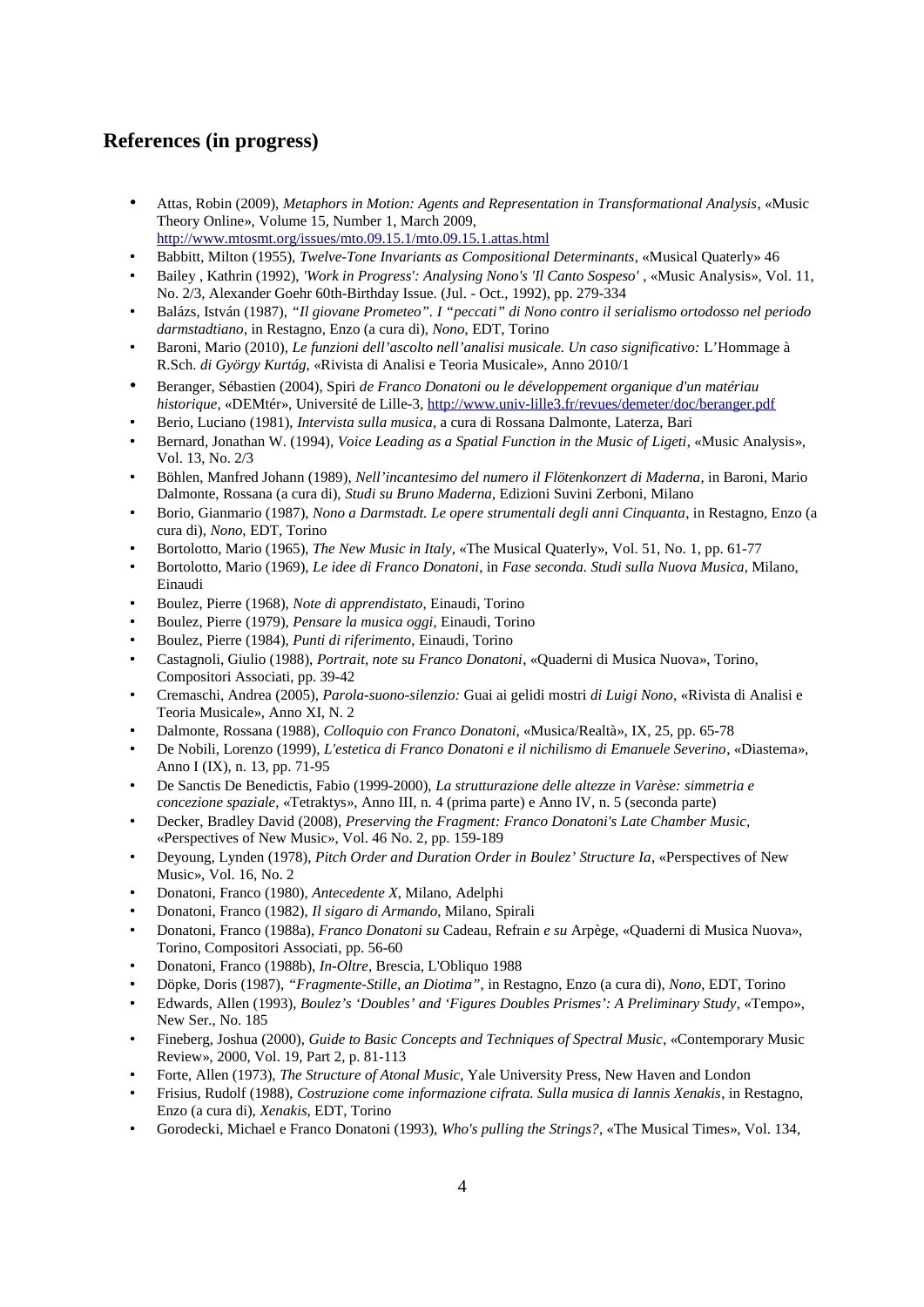No. 1803, pp. 246-251

- Griffiths, Paul (1971), *Boulez Reflects: Eclat/Multiples*, «The Musical Times», Vol. 112, No. 1542
- Griffiths, Paul (1978), *Boulez*, Oxford University Press, London
- Grisey, Gérard (2000), *Did You Say Spectral?*, «Contemporary Music Review», Vol. 19, Part 3, pp. 1-3
- Guerrero, Jeannie Ma. (2006), *Serial Intervention in Nono's Il Canto Sospeso*, «Music Theory Online», Volume 12, Number 1
- Hicks, Michael (1993), *Interval and Form in Ligeti's Continuum and Coulée*, «Perspectives of New Music», Vol. 31, No. 1
- Imberty M. (1987), *L'occhio e l'orecchio:* Sequenza III *di Berio*, in Marconi L. e Stefani G. (a cura di), *Il senso in musica*, CLUEB, Bologna
- Koenig, Gottfried Michael (1995), *Genesi e Forma*, Roma. Semar 1995
- Kramer, Jonathan (1973), *The Fibonacci Series in Twentieth-Century Music*, «Journal of Music Theory», Vol. 17, No. 1
- Lendvai, Ernö (1982), *La sezione aurea nelle strutture musicali bartokiane*, «Nuova Rivista Musicale Italiana», Edizioni RAI, nn. 2 e 3 pp. 157-181 e 340-399
- Ligeti, György (1960), *Pierre Boulez*, «die Reihe» n. 4, Theodore Presser Co., Pennsylvania (ed. or. tedesca Universal Edition, Wien 1958)
- Ligeti, György (1985), *Metamorfosi della forma musicale*, in Restagno, Enzo (a cura di), *Ligeti*, EDT, Torino
- Lind, Stephanie Roeder, John (2009), *Transformational Distance and Form in Berg's "Schlafend trägt man mich"*, «Music Theory Online», Volume 15, Number 1, March 2009, http://www.mtosmt.org/issues/mto.09.15.1/mto.09.15.1.lind\_roeder.html
- Manfrin, Luigi (2004), *L'immagine spettrale del suono e l'incarnazione del tempo allo stato puro: la teoria della forma musicale negli scritti di Gérard Grisey* , «De Musica», Anno VIII, 2004, http://users.unimi.it/~gpiana/dm8/manfrin/grisey.zip
- Manfrin, Luigi (2008), *Gérard Grisey: periodicità, oscillazioni e risonanze in* Tempus ex machina *al limite tra udibilità e inudibilità*, «De Musica», Anno XII, 2008, http://users.unimi.it/~gpiana/dm12/manfrin%20- %20tempus%20ex%20machina/tempus %20ex%20machina.pdf
- Manzoni, Giacomo (1960), *Bruno Maderna*, «die Rehie», 1960, Vol. 4, pp. 115-121.
- Mayer L. B. (1992), *Emozione e significato nella musica*, Il Mulino, Bologna
- Mazzola Nangeroni, Gabriella (1989), *Franco Donatoni*, Milano, Targa Italiana
- Melchiorre, Alessandro (1986), cur., *L'idea di figura nella musica contemporanea, Atti del Convegno svoltosi a Milano dal 2 al 4 ottobre 1985*, «I Quaderni della Civica Scuola di Musica», N. 13, pp. 69-118
- Messiaen, Olivier (1944), *Technique de mon Langage Musical*, Leduc, Paris
- Meyer, Leonard B. (1992), *Emozione e significato nella musica*, Bologna, Il Mulino
- Montecchi, Giordano (1989), *Il lavoro di precomposizione in Serenata n. 2*, in Baroni, Mario Dalmonte, Rossana (a cura di), *Studi su Bruno Maderna*, Edizioni Suvini Zerboni, Milano
- Morris, Robert (1987), *Composition with Pitch-Classes: A Theory of Compositional Design*, Yale University Press, New Haven and London
- Morris, Robert (1995), *Compositional Spaces and Other Territories*, «Perspectives of New Music», Vol. 33, No. 1/2
- Murail, Tristan (2000), *After-thoughts*, «Contemporary Music Review», 2000, Vol. 19 Part 3, pp. 5-9
- Murail, Tristan (2005), *Target Practice*, «Contemporary Music Review», Vol. 24, No. 2/3, April/June 2005, pp. 149-171
- Napolitano, Ernesto (1988), *Musica est esercitium arithmeticae…*, in Restagno, Enzo (a cura di), *Xenakis*, EDT, Torino
- Neidhöfer, Christoph (2007), *Bruno Maderna's Serial Arrays*, «Music Theory Online», Volume 13, Number 1
- Orcalli, Angelo (1993), *Fenomenologia della musica sperimentale*, Sonus Edizioni Musicali, Potenza
- Pasticci, Susanna (1995), *Teoria degli insiemi e analisi della musica post-tonale*, «Bollettino del GATM», Anno II Numero 1
- Pessina, Marino (1993), *Analisi di «Clair» di Franco Donatoni*, «Sonus. Materiali per la musica contemporanea», Fascicolo N. 11, Anno 5 Numero 3-4, pp. 60-77
- Porena, Boris (1983), *N. 2 per la composizione*, Ricordi, Milano
- Reed, Jacob Bain, Matthew (2007), *A Tetrahelix Animates Bach: Revisualization of David Lewin's Analysis of the Opening of the F<sup>#</sup> Minor Fugue from WTC I, «Music Theory Online», Volume 13, Number 4, December* 2007, http://www.mtosmt.org/issues/mto.07.13.4/mto.07.13.4.reed\_bain.html
- Restagno, Enzo (1988), *Un'autobiografia dell'autore raccontata da Enzo Restagno*, in Restagno, Enzo (a cura di), *Xenakis*, EDT, Torino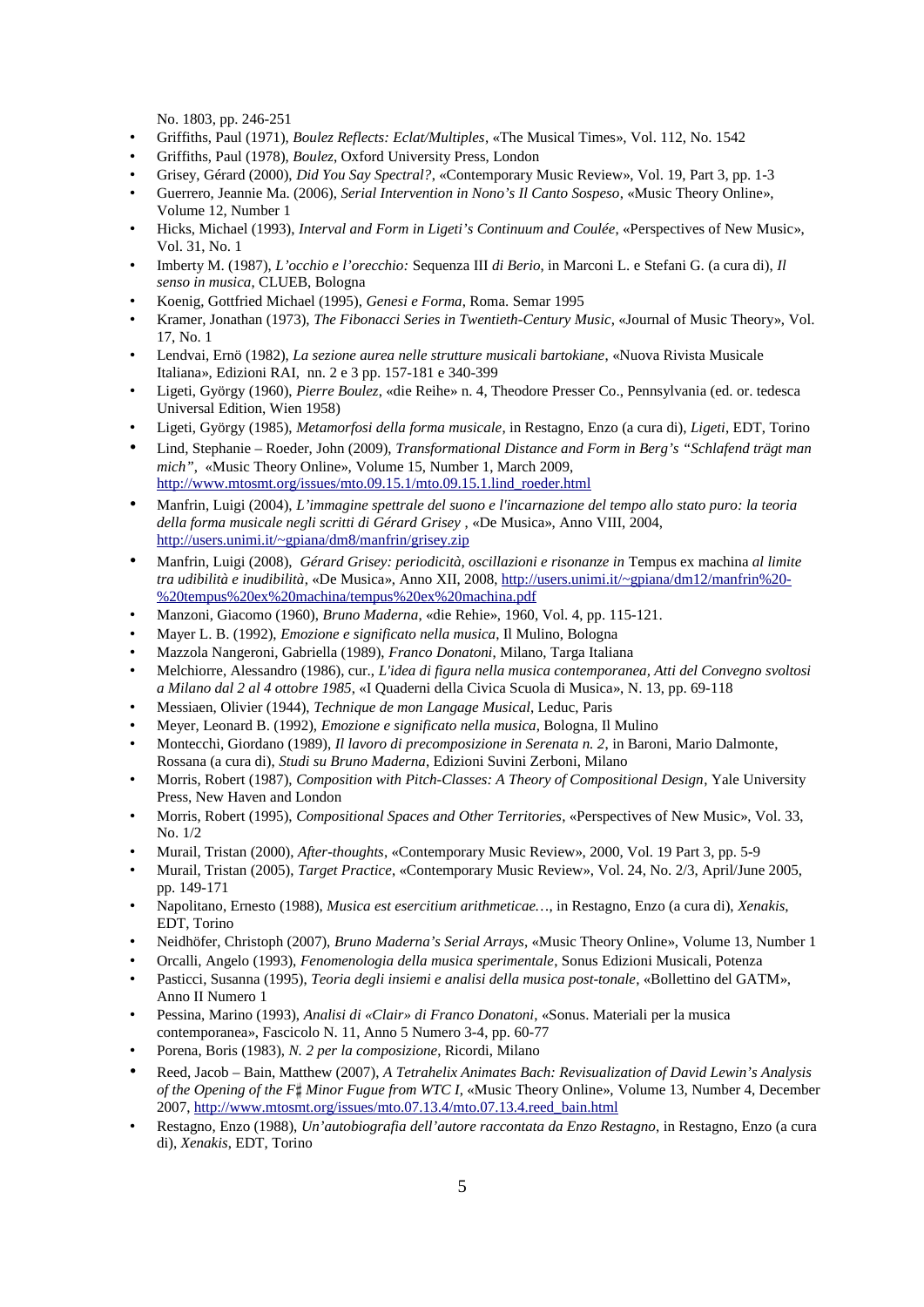- Restagno, Enzo (1990), cur., *Donatoni*, Torino, EDT
- Roads, Curtis (1996), *The Computer Music Tutorial*, MIT Press, Cambridge Massachusetts, London
- Roeder, John (2009), *Constructing Transformational Signification: Gesture and Agency in Bartók's Scherzo, Op. 14, No. 2, measures 1–32*, «Music Theory Online», Volume 15, Number 1, March 2009, http://www.mtosmt.org/issues/mto.09.15.1/mto.09.15.1.roeder\_signification.html
- Rose, Françoise (1996), *Introduction to the Pitch Organization of French Spectral Music*, «Perspectives of New Music», Vol. 34, No. 2
- Sciarrino. Salvatore (1986), *Roma, 31 ottobre 1971. Nuova Consonanza*, in Melchiorre, Alessandro (1986), cur., *L'idea di figura nella musica contemporanea, Atti del Convegno svoltosi a Milano dal 2 al 4 ottobre 1985*, «I Quaderni della Civica Scuola di Musica», N. 13, p. 79-83
- Sciarrino. Salvatore (1998), *Le figure della musica*, Milano, Universal Music MGB
- Starr, Daniel; Morris, Robert (1977), *A General Theory of Combinatoriality and the Aggregate (Part 1)*, «Perspectives of New Music», Vol. 16, No. 1
- Starr, Daniel; Morris, Robert (1977), *A General Theory of Combinatoriality and the Aggregate (Part 2)*, «Perspectives of New Music», Vol. 16, No. 2
- Steinitz, Richard (1996a), *Music, Math & Chaos*, «The Musical Times», Vol. 137, No. 1837
- Steinitz, Richard (1996b), *The Dynamic of Disorder*, «The Musical Times», Vol. 137, No. 1839
- Steinitz, Richard (1996c), *Weeping and Wailing*, «The Musical Times», Vol. 137, No. 1842
- Stockhausen, Karlheinz (1964), *Music and Speech*, «die Reihe» n. 6, Theodore Presser Co., Pennsylvania (ed. or. tedesca Universal Edition, Wien 1960)
- Stoianova, Ivanka (1987), *Testo-Musica-Senso. Il "Canto Sospeso"*, in Restagno, Enzo (a cura di), *Nono*, EDT, Torino
- Unger, Udo (1960), *Luigi Nono*, «die Reihe» n. 4, Theodore Presser Co., Pennsylvania (ed. or. tedesca Universal Edition, Wien 1958)
- Wannamaker, Robert A. (2001), *Structure and Perception in* Herma *by Iannis Xenakis*, «Music Theory Online», Volume 7, Number 3
- Wentzel, Wayne C. (1991), *Dynamic and Attack Associations in Boulez's* Le Marteau sans Maître, «Perspectives of New Music», Vol. 29, No. 1
- Winick, Stephen D. (1986), *Symmetry and Pitch-Duration Associations in Boulez'* Le Marteau sans Maître, «Perspectives of New Music», Vol. 24, No. 2
- Xenakis, Iannis (1966) *The Origin of Stochastic Music*, «Tempo», No. 78
- Xenakis, Iannis (1982), *Musica architettura*, Spirali Edizioni, Milano
- Xenakis, Iannis; Brown, Roberta; Rahn, John (1987), *Xenakis on Xenakis*, «Perspectives of New Music», Vol. 25, No. 1/2, 25th Anniversary Issue